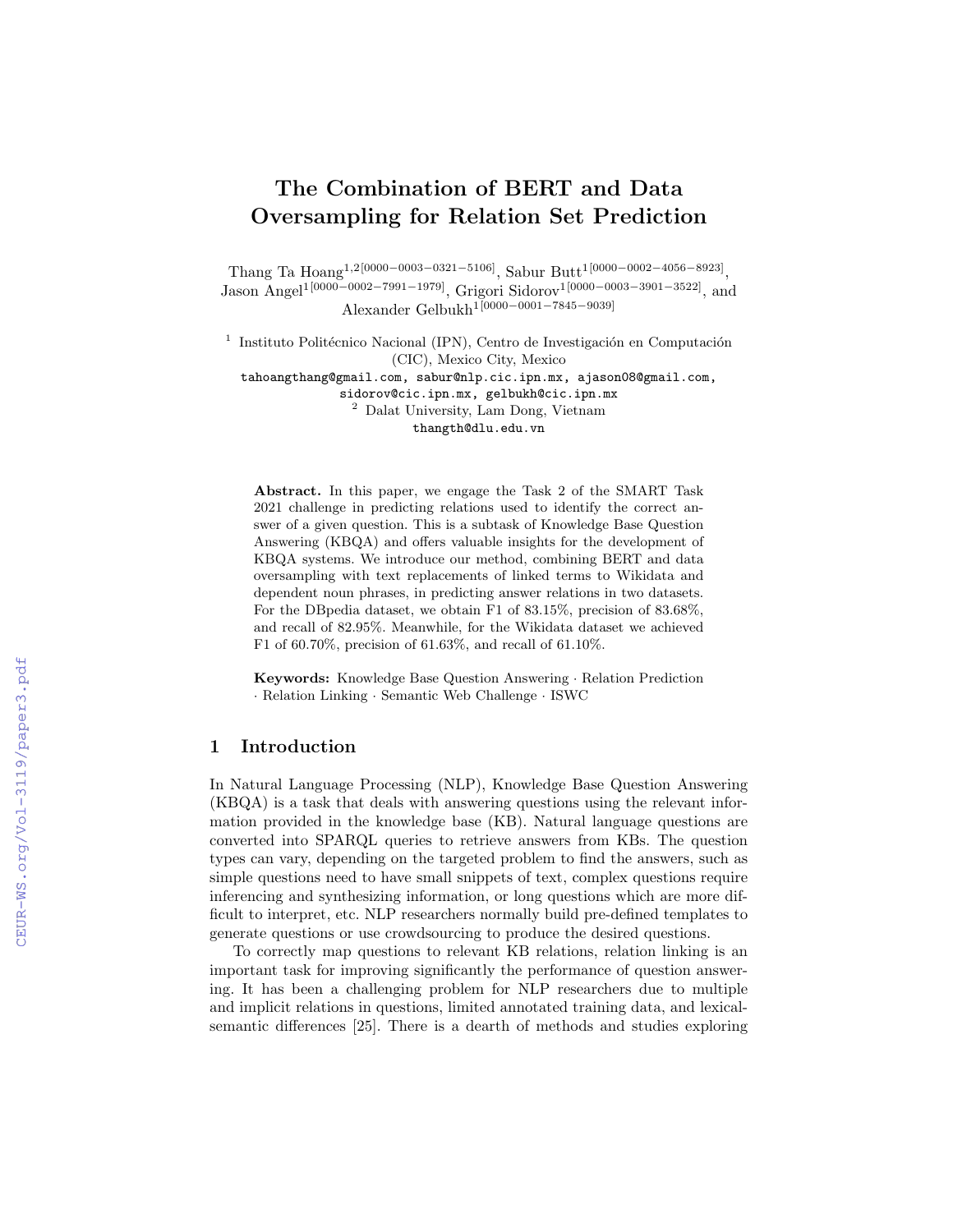relation linking on available KBs. The current systems also fall short [25] in understanding the implicit relations or relations with lexical gaps. Additionally, the number of candidate relations in KBs can cause problems as well, if the text does not apply which relation should be preferred over the other. Besides, the benefits of relation linking can also be applied on social media text-based questions or social media question-answering in general [6].

In this paper, we participate in Task 2 – relation set prediction of the SMART Task 2021 <sup>3</sup> over DBpedia and Wikidata datasets [17]. For each question, our duty is to search for relations used to predict the correct answer. Each relation also consists of a list of candidate ontologies ranked by the relevance. Table 1 shows some examples extracted from the DBpedia and Wikidata datasets. The number of relations could be either 1, 2, or 3. In the DB pedia dataset, prefixes dbo and dbp mean "DBpedia ontology" and "DBpedia property", while P582 means a Wikidata property (P for property) with identifier 582 in the Wikidata dataset.

| Question                                           | Relation                 | $\mathbf{D}\text{at }$ |
|----------------------------------------------------|--------------------------|------------------------|
| Whats the birthplace of hans dally                 | relation1:               | $DB$ pedia             |
|                                                    | - dbp:birthPlace         |                        |
|                                                    | - dbo:birthPlace         |                        |
| What are the awards won by the film di- relation1: |                          | $DB$ pedia             |
| rector of Saraband?                                | - dbo:director           |                        |
|                                                    | relation2:               |                        |
|                                                    | - dbp:awards             |                        |
| Was Herbert Marcuse an economist?                  | relation1:               | Wikidata               |
|                                                    | $-$ P101 (field of work) |                        |
| On what military branch Sigmund Jähn relation 1:   |                          | Wikidata               |
| served until 1965?                                 | - P241 (military branch) |                        |
|                                                    | relation2:               |                        |
|                                                    | $- P582$ (end time)      |                        |

Table 1. Some examples in DBpedia and Wikidata datasets.

We applied a combination of BERT models and data oversampling by text replacements of linked terms to Wikidata and dependent noun phrases to solve the problem. Besides this section, the other sections follow this structure: Section 2 explain the background of KBQA and techniques used to improve the problems in the field. Section 3 and Section 4 describe the datasets and our methodology used to train the models and produce the results. Finally, we present our experiments and error reports, as well as conclusions and future works, in Sections 5 and Section 6.

<sup>3</sup> https://smart-task.github.io/2021/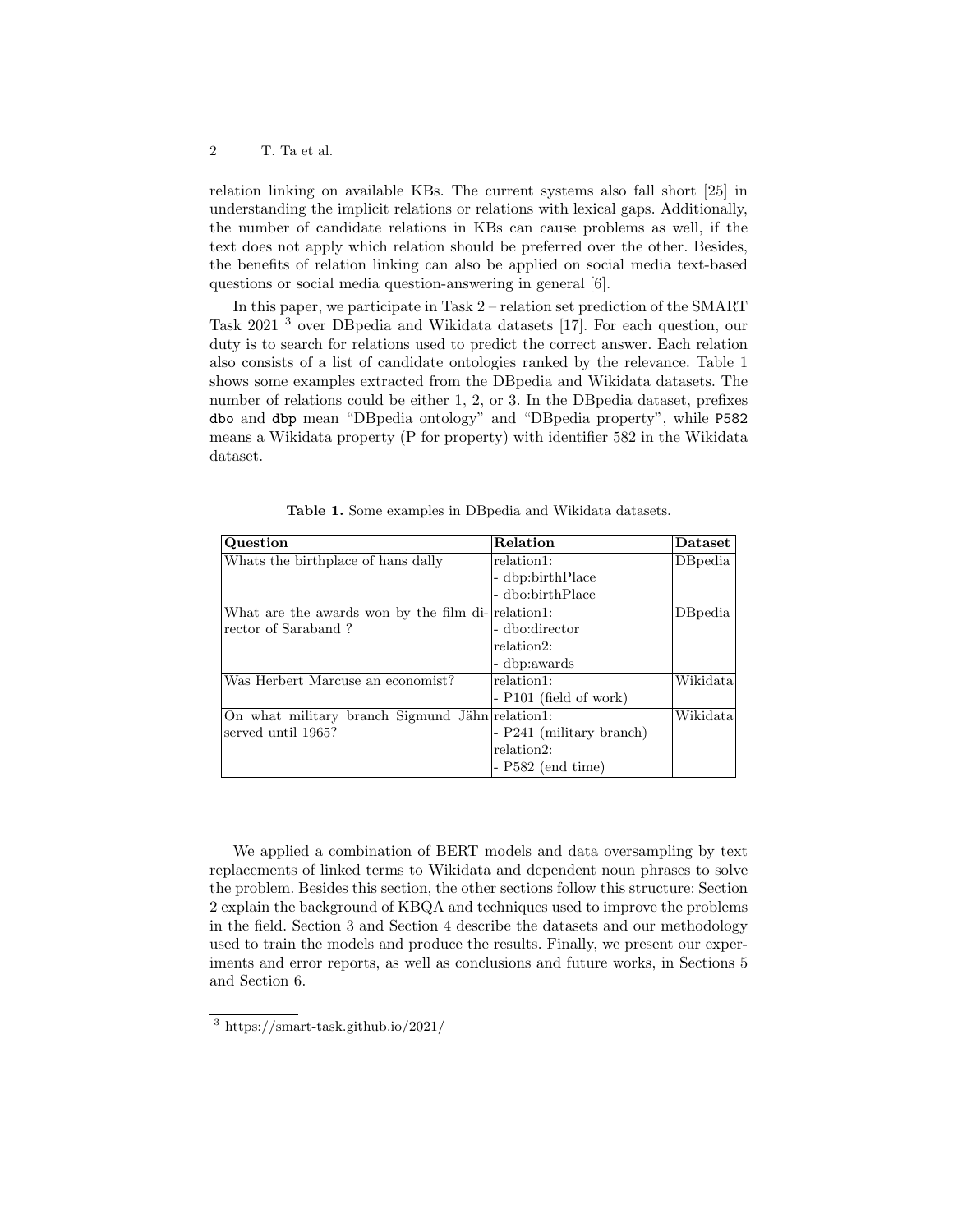## 2 Literature Review

The task of relation set prediction requires a thorough understanding of the KBQA background. Question answering has evolved from simple QA by achieving significant results to complex QA tasks. Some popular datasets related to the task are Question Answering over Linked Data (QALD) [19], LC-QuAD [30], WebQuestions [3], ComplexQuestions [1], ComplexWebQuestions [29], WebQuestionsSP [35], and LC-QuAD 2.0 [10]. WebQuestions is built around real questions derived from the Google Suggest API, while QALD and LC-QuAD and are powered by DBPedia. Meanwhile, LC-Quad 2.0 comprises both DBPedia and Wikidata containing complex questions generated through SPARQL queries filled with associated relations and seed entities.

There have been several methods proposed for complex question answering that can be listed as Information Retrieval (IR) based methods, Neural Semantic Parsing based methods, and traditional methods. Traditional methods mainly rely on template-based models [2], whereas IR-based methods have included feature engineering (question word, focus word, topic word, central verb etc.) [33] and representation learning techniques (semantic matching in vector space, multi-hop reasoning)  $[4, 5]$ . On the majority of occasions, we have seen neural-based methods to lead the problem with techniques such as Encoder-Decoder [9, 32] and Query Graphs [24, 34] methods. For in-depth analyses on the existing techniques, we recommend referring to the study [15].

Some previous approaches to identify relation linking has been using semantic parsing [18] or hand-coded rules [26]. Autoregressive seq2seq models have proven to be effective in the past for problems like entity linking [8], question answering [16] or slot filling [22]. However, they need further attention for the problem of relation linking [25]. The closer approach to relation linking is GenrRL [25], a generative model for relation linking using pretrained seq2seq (BART) models for KBQA.

KBQA corpora are usually imbalanced due to they consists of numerous natural language questions, created from language diversity and human creativity. To help the dataset more balanced or less biased, oversampling and undersampling techniques are usually applied to reduce popular data and increase rare data. For oversampling, there are many techniques such as SMOTE [7], ADASYN [13], and data augmentation (EDA [31], GenAug [11], contextual augmentation [14] for text). In this paper, a simple oversampling technique based on text replacements is used to increase the number of questions, including rare ones. In questions, we replace the dependent noun phrases by their roots and linked terms to Wikidata (extracted by TagMe [12]) by their aliases. Cross-lingual data augmentation is also helpful for producing more new questions in different languages [28], but we do not apply here.

Referring to some studies  $[20, 21, 27]$  in the last year's challenge, we found that BERT outperformed other methods in predicting answer categories and types. Hence, we decided to choose BERT to examine how well BERT can go with the relation set prediction.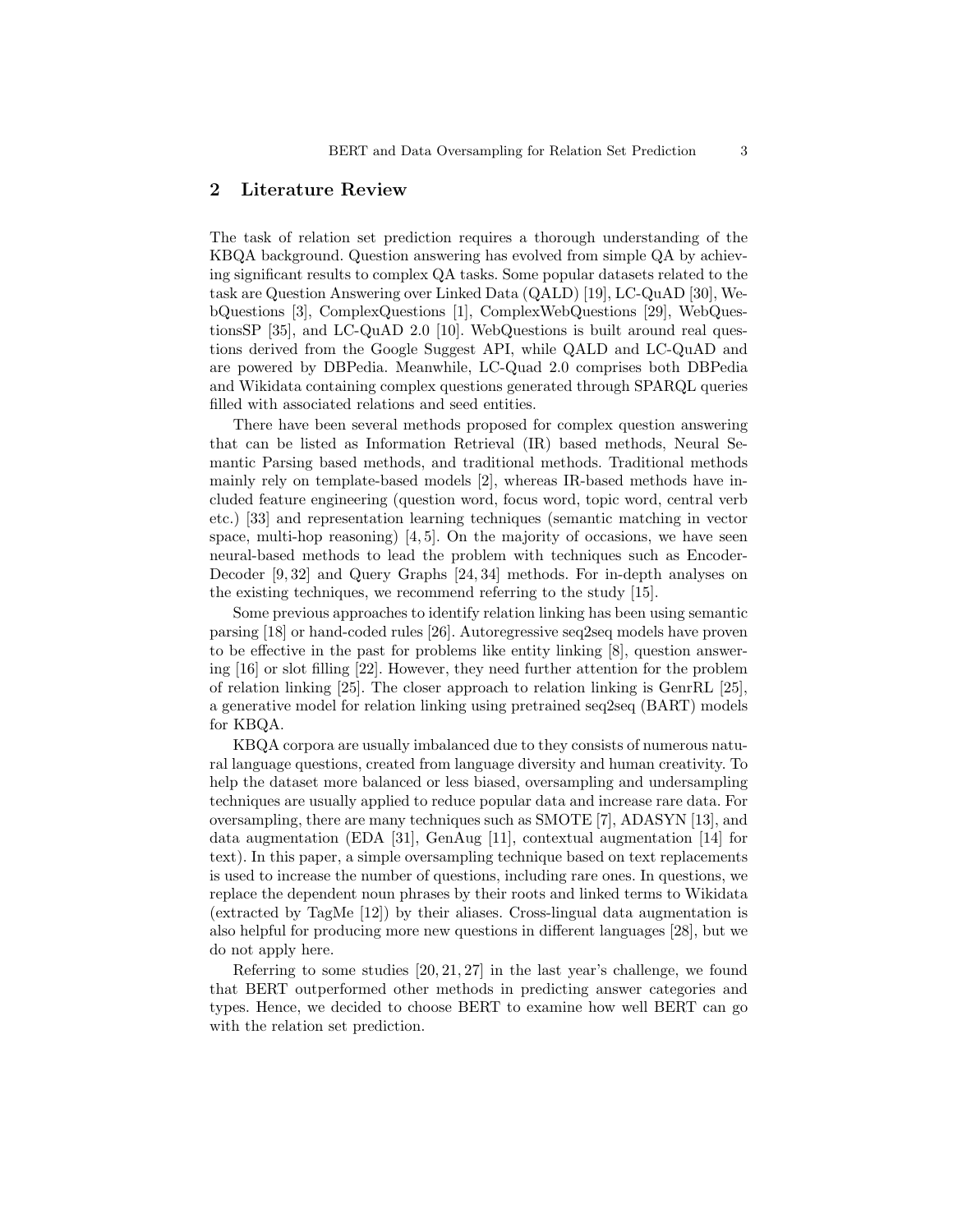# 3 Dataset Analysis

From DBpedia and Wikidata datasets provided by organizers, we did some analysis before proceeding to the next steps. Firstly, we analyzed that the number of relations we had from given questions. The number of relations over questions is either 1, 2, or 3 as in Figure 1. Especially, the DBpedia dataset contains only 7 questions with 3 relations, while most of the questions will have only 1 relation. In the Wikidata dataset, questions with 2 relations take the biggest part, and questions with 3 relations have the least number of questions, but not too rare as those in the DBpedia dataset.



Fig. 1. The distribution of questions by relations over 2 datasets: Wikidata and DBpedia.

Next, for each question, we split its relation list into single relations, then form the distribution of relations over questions as in Figure 2. If the number of relations that appear are in less than 5 questions, we call them rare relations. We have 226 and 2299 ones corresponding to DBpedia and Wikidata datasets. It is clear that the datasets are imbalanced and contain many rare relations, thus this becomes a challenge for not only this paper but also for text classification.

We first thought about reducing the number of relations by depending on the ontology hierarchy structure or removing all rare types. However, the former takes time to analyze and the latter might affect the outcome performance in general. Therefore, we decided to apply an oversampling technique by text replacements of linked terms to Wikidata and dependent noun phrases to reduce the number of rare types as many as possible.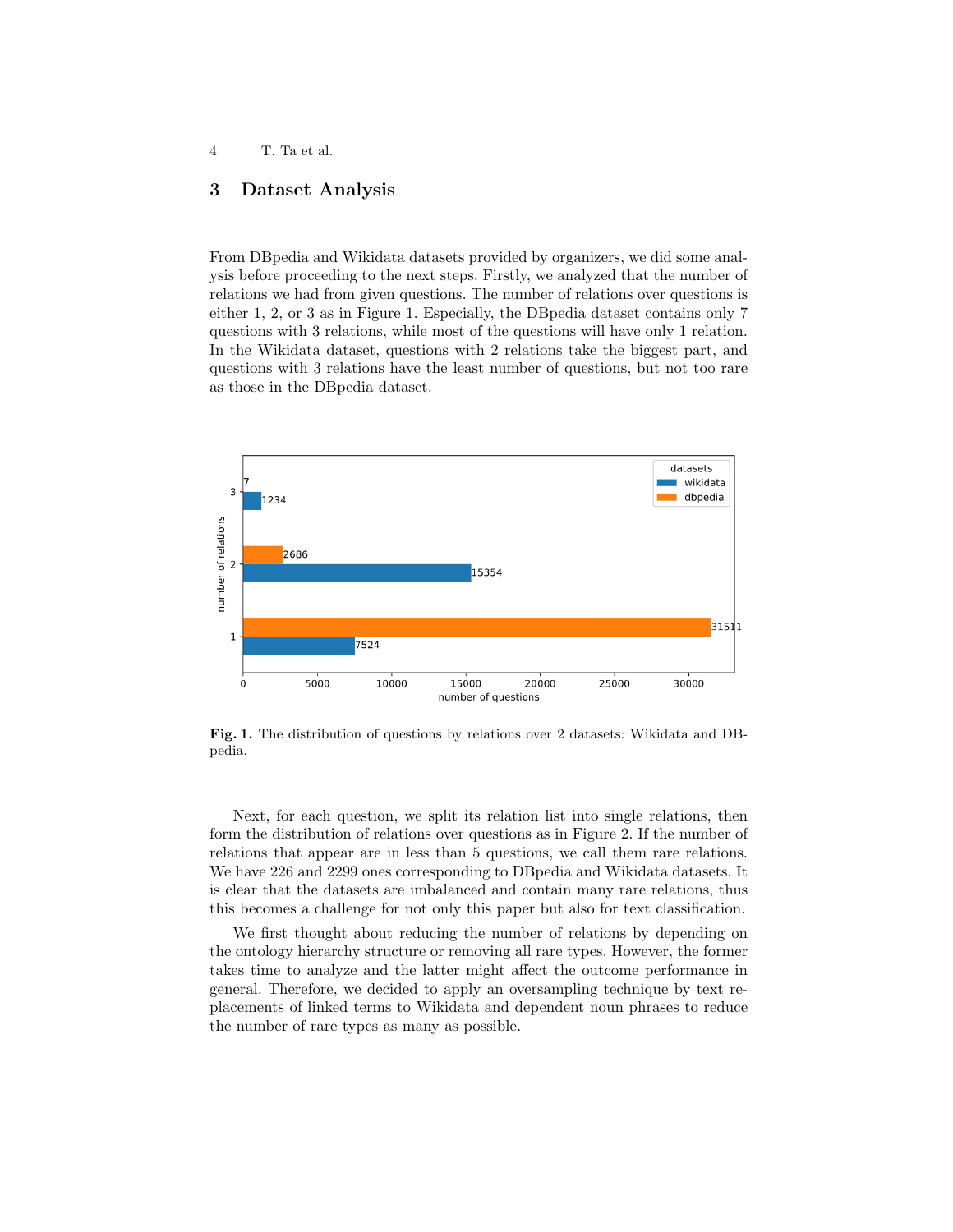

Fig. 2. The distribution of first 100 (single) relations ordered by the number of questions over 2 datasets: Wikidata and DBpedia

# 4 Methodology

# 4.1 Preprocessing and Oversampling methods

For each question, we used  $\text{spaCy}^4$  v.2.3.2 to analyze the question structure and to get its components, such as question type, subject, main verb (also ROOT), terms (noun phrases, dependent noun phrases) in order to build the sentence template, and apply entity linking (EL) methods to extract terms connecting to Wikidata. We take some spaCy components such as en\_core\_web\_lg, STOP WORDS, lemmatizer (Lemmatizer, ADJ, NOUN, VERB), and sentencizer pipeline. The sentence template is built by a greedy algorithm which absorbs all longest terms. The text below (in json format) represents the structure analysis of a random example.

```
{
"question": "What is the safety classification and labeling for
\rightarrow hydrochloric acid?",
"relations": ["P4952"],
"relation_labels": ["safety classification and labelling"],
"question_template": "What is {the safety classification} and
,→ {labeling} for {hydrochloric acid}?",
"key_terms": ["labeling", "hydrochloric acid"],
"subject": ["the safety classification"],
"main verb": ["is", -1],
"aux_verb": ["is", 1],
"entities": ["labeling", "hydrochloric acid", "acid"],
```
 $\frac{4}{4}$  https://spacy.io/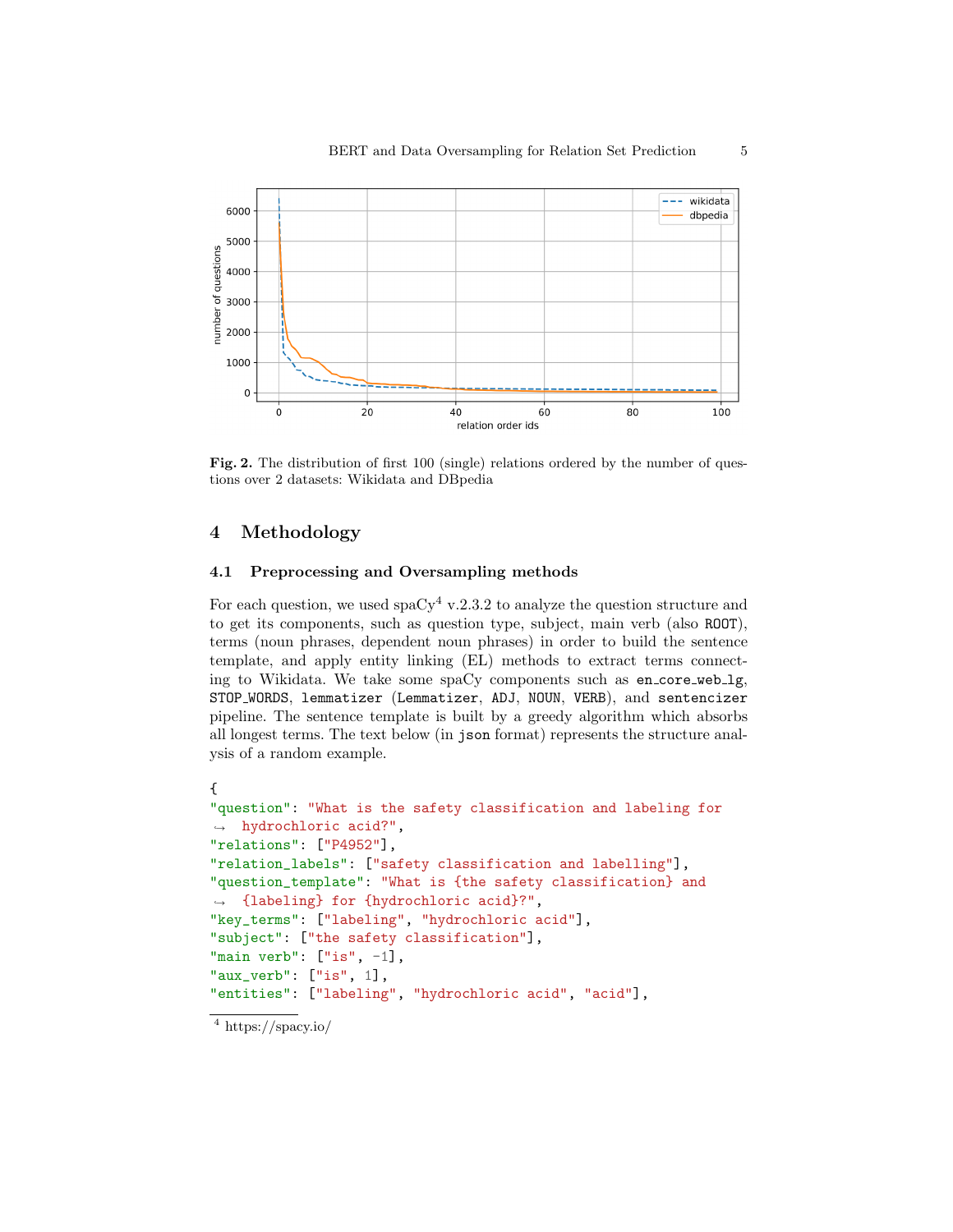```
6 T. Ta et al.
"question_type": "what",
"dependency_nouns": ["hydrochloric acid", "hydrochloride",
\rightarrow "acid",...],
"el_terms": [ "hydrochloric acid": { "wikidata_id": "Q2409",
     "label": "Hydrochloric acid", "aliases": ["HCl", "muriatic
     \text{acid}"\vert,...],
\hookrightarrow\leftrightarrow...
\overline{ }
```
We found some terms containing typos and started to think how to correct them by using a grammar model. However, this approach may create more extra works. Instead, we deploy a simple method, API searching  $5$  of Wikipedia. For each mapped term no matter it has typos or not and longer than 8 characters, we used the API searching to fix typos may have. If the new term is the same with the original term, there is no need fix anything here. Otherwise, if the length of new term is equal or larger 1 or 2 than the old one, we will get this term. We assume the longer phrases can keep the original meaning better. However, this method is not always stable when the result could be a term that is more popular than the term we want.

For the EL, we already built APIs  $^6$  for doing EL in several other methods, such as Babelfy, OpenTapioca, Wikifier, and AIDA but decided to use TagMe API due to its availability on D4Science.org<sup>7</sup>. Also on the same website, WAT API<sup>8</sup> is a better method based on TagMe but works only with English [23]. In the experiment, we found that the WAT API is not good as TagMe, so we consider it is an alternative solution. We gathered mapped terms to Wikidata which have a link probability higher than 0.9 to guarantee credibility. After that, we applied an oversampling technique over mapped terms to increase the discrepancy of questions over rare types. We simply replaced the mapped terms (its tokens) with their corresponding aliases to create new questions, producing new questions such as:

```
{
"question": "What is the safety classification and labeling for
\rightarrow hydrochloric acid?",
"new questions": ["What is the safety classification and labeling
\rightarrow for HCl?", "What is the safety classification and labeling for
    muriatic acid?",...],
\hookrightarrow...
}
```
In fact, we even produced more questions by replacing key terms by their roots, such as safety classification to classification. We assume these

<sup>5</sup> https://www.mediawiki.org/wiki/API:Search

<sup>6</sup> https://github.com/thangth1102/SMART 2021 Task2/tree/main/entity linking

<sup>7</sup> https://sobigdata.d4science.org/web/tagme/tagme-help

<sup>8</sup> https://sobigdata.d4science.org/web/tagme/wat-api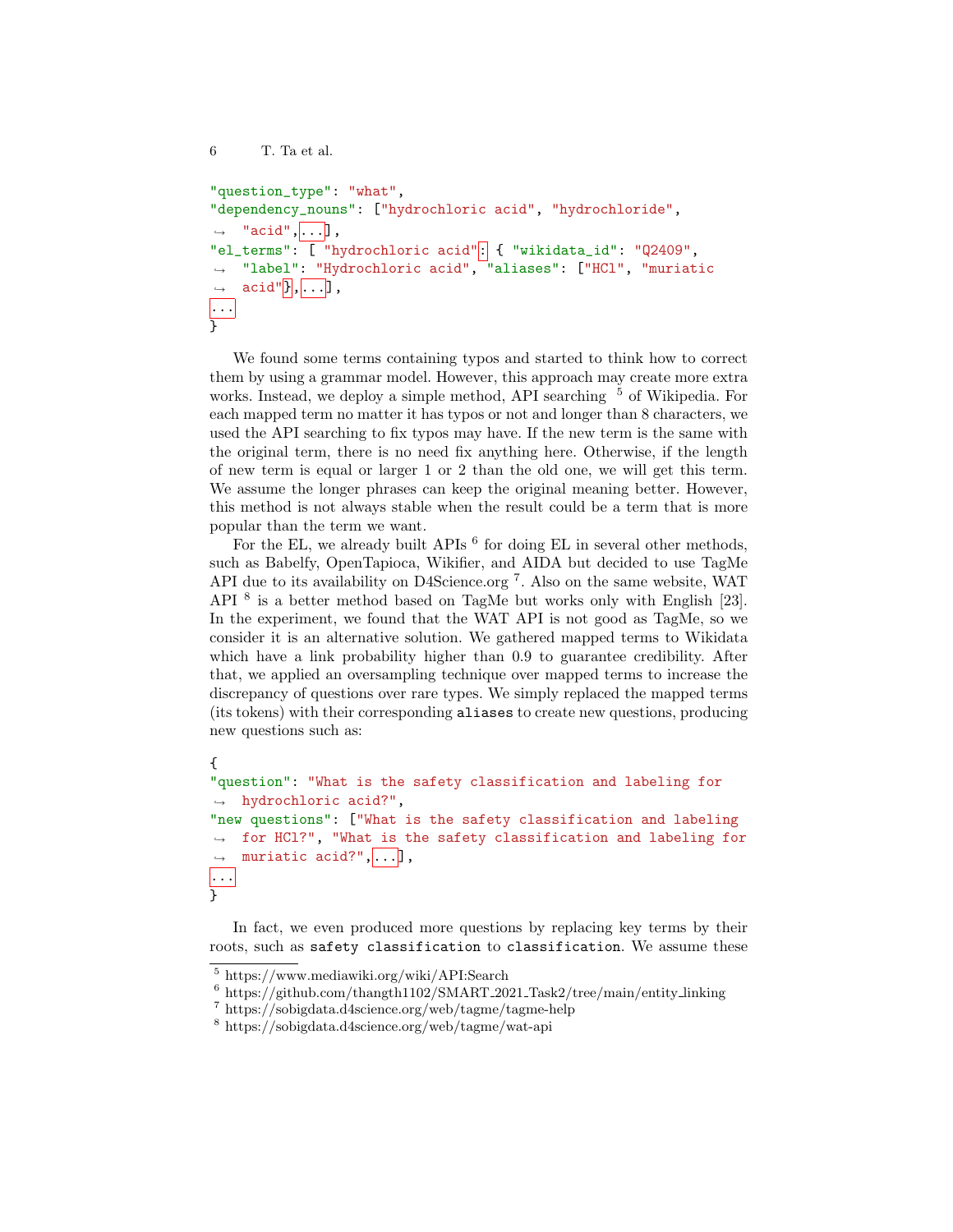Table 2. The comparisons between original and extended datasets. There are 695 relations in DBpedia datasets and 3171 relations in Wikidata datasets. The number of rare relations is counted for any relation appearing in less than 5 questions.

|                                       | Original datasets |                                                   | Extended datasets |      |  |
|---------------------------------------|-------------------|---------------------------------------------------|-------------------|------|--|
|                                       |                   | Questions Rare relations Questions Rare relations |                   |      |  |
| $ DB$ pedia $ 34204$                  |                   | 226                                               | 77280             | 121  |  |
| $ \mathbf{W}$ ikidata $ 24112\rangle$ |                   | 2299                                              | 106729            | 1697 |  |

text replacements can help the models to deal better with the new data, since modifiers are used to carry less lexical information than headers of phrases. Table 2 shows the changes between the original datasets and extended datasets by our oversampling method. Compare to the original datasets, the new DBpedia dataset has about 2 times more questions and less than a roughly half rare relation. Meanwhile, about 5 times more questions and less than roughly a quarter of rare relations are results in the Wikidata dataset.

#### 4.2 Training model

We applied bert-based-cased as a pretrained BERT model for the training process to see how well BERT can deal with relation set prediction from input questions. Considering relation set prediction is a problem of text classification, we thus flatten relation lists into strings in both DBpedia and Wikidata datasets to easier train. For example, the relation list [['dbo:director'],['dbp:awards ']] of the question "What are the awards won by the film director of Saraband ?" will be flattened as string dbo:director;dbp:awards. The delimiter ";" refers to a divider between two relations.

Table 3. The statistics of DBpedia and Wikidata datasets after flattening relation lists. The number of rare string relations is counted for any string relation appearing in less than 5 questions.

|                 | Dataset Questions String |           | Rare string | Questions per |  |
|-----------------|--------------------------|-----------|-------------|---------------|--|
|                 |                          | relations | relations   | relation      |  |
| DB pedia 77280  |                          | 2730      | 1834        | 28.30         |  |
| Wikidata 106729 |                          | 8416      | 4885        | 12.68         |  |

Table 3 indicates the statistics of flatten relations over DBpedia and Wikidata datasets. We only take the first item of each relation list for the flattening step to reduce the number of produced relation strings. For clear, this means each question has only one relation. As far as we know, according to the evaluation code <sup>9</sup> , this may affect the final performance in general. However, there is

<sup>9</sup> https://github.com/smart-task/smart-2021-dataset/blob/main/evaluation/RL/evaluator.py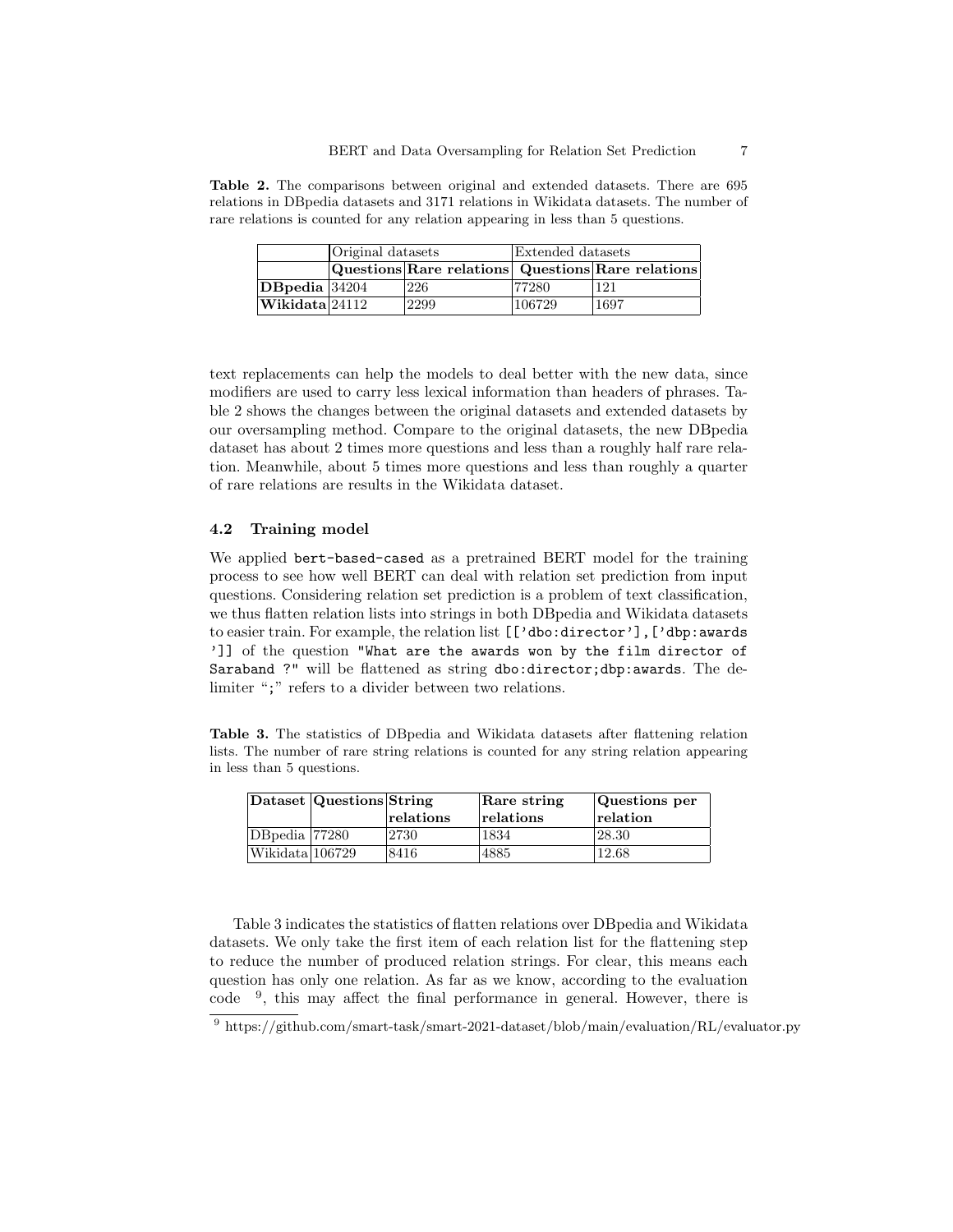8 T. Ta et al.

no guarantee that the performance is better if we keep all relation lists for the training. We will clarify this in the future works. Compare to Table 2, the numbers of relations and rare relations now change significantly, which hint us about the difficulty that models have to deal with.

# 5 Experiments and Error reports

For each flattened dataset, we split it into 3 subsets, training, validation, and test sets with the ratio 8:1:1. Within 15 epochs, the best model will be saved with the highest validation accuracy. In the Wikidata dataset, the training values are lower than those in the DBpedia dataset because it contains more relations. In Table 4, the validation accuracy of 0.84 is acceptable, but it suggests us the need to train the model more. After the training process, we validated our models with test and golden label sets provided by organizers to have final evaluations. For each dataset, the average values of precision, recall, and F1 metrics are applied to all questions.

Table 4. The training results of flatten datasets for relation set prediction.

|                 | Dataset Train acc Test acc Val acc |                |                |
|-----------------|------------------------------------|----------------|----------------|
| DBpedia1 0.98   |                                    | 0.97           | $ 0.90\rangle$ |
| Wikidata   0.89 |                                    | $ 0.90\rangle$ | 0.84           |

Table 5. The evaluation metrics by participant groups on the test set, which was provided by the organizers.

|                 | <b>DB</b> bedia     |                      | Wikipedia |                     |                        |  |
|-----------------|---------------------|----------------------|-----------|---------------------|------------------------|--|
| <b>Team</b>     | Precision Recall F1 |                      |           | Precision Recall F1 |                        |  |
| <i>Nadine</i>   | 0.8613              | 0.8760 0.8623 0.7509 |           |                     | 0.8163 0.7601          |  |
| Our team 0.8368 |                     | 0.8295 0.8315 0.6163 |           |                     | $[0.6110 \;   0.6070]$ |  |

Table 5 shows our performance on the ranked table offered by organizers. Unfortunately, there are only 2 teams participating in the challenge. Compare to the other team, we have similar results on the DBpedia dataset, while on the Wikipedia dataset, we have a lower performance. This may be from a gap between the validation accuracy (0.84) and the training accuracy (0.89), which are also not expected scores in our training process.

In future, we should use all data in the training process instead of splitting into different sets, or train the model until meeting the smallest gap between accuracies in all sets. The performance of both teams reconfirms the task difficulty as declared by the organizers.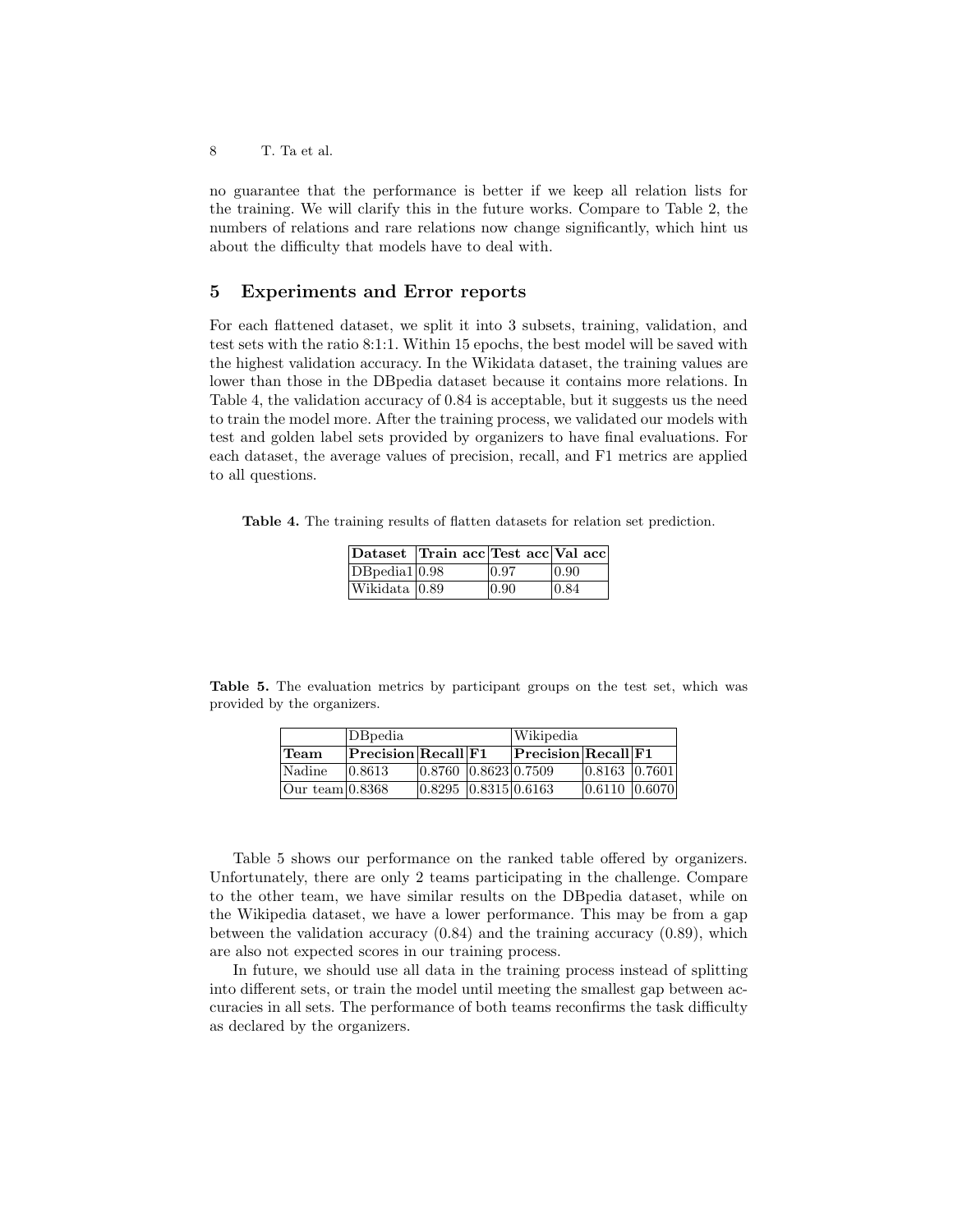We see some minor errors in the dataset, but they do not affect the outcome performance in general. However, our text replacement method contains an error. The question "What is the Beethoven's piano sonatas?" will produce a new question as "What is the Beethovensonatas?" when replacing 's piano sonatas to its root sonatas. Therefore, we have to avoid all replacements on the possessive nouns containing 's. Besides, we will improve our parsing analysis because we can not extract the correct components from sentences in some cases.

## 6 Conclusion

In this paper, we participate in Task 2 of the SMART 2021 Semantic Web Challenge, relation set prediction. We applied spaCy and TagMe to extract sentence components and linked terms from questions. By using a simple oversampling method based on text replacements of linked terms to Wikidata and dependent nouns, we were able to expand the size of datasets, targeting to have a higher number of questions as many as possible, especially on rare answer relations.

In the experiments, a pre-trained BERT model, bert-base-cased is used for the training process on flatten datasets to predict relations. For the DBpedia dataset, precision and recall are 83.68% and 82.95% while F1 is 83.15%. We obtained lower metric values for the Wikidata dataset with the precision of 61.63%, recall of 61.10%, and F1 of 60.70%.

In the future, we will improve the analysis parsing of question structure and EL methods to add ontology information on top of the training data. We will also try with other neural networks or any hybrid approach to search for a better method, as well as try to augment the dataset by other entity linking methods and multilingual translation. At last, the semantic relationships between relations should be studied in linking to questions to minimize the number of relations and infer relations effectively.

## Acknowledgements

The work was done with partial support from the Mexican Government through the grant A1-S-47854 of the CONACYT, Mexico, grants 20211784, 20211884, and 20211178 of the Secretaría de Investigación y Posgrado of the Instituto Politécnico Nacional, Mexico. The authors thank the CONACYT for the computing resources brought to them through the Plataforma de Aprendizaje Profundo para Tecnologías del Lenguaje of the Laboratorio de Supercómputo of the INAOE, Mexico and acknowledge the support of Microsoft through the Microsoft Latin America PhD Award.

### References

1. Bao, J., Duan, N., Yan, Z., Zhou, M., Zhao, T.: Constraint-based question answering with knowledge graph. In: Proceedings of COLING 2016, the 26th International Conference on Computational Linguistics: Technical Papers. pp. 2503–2514 (2016)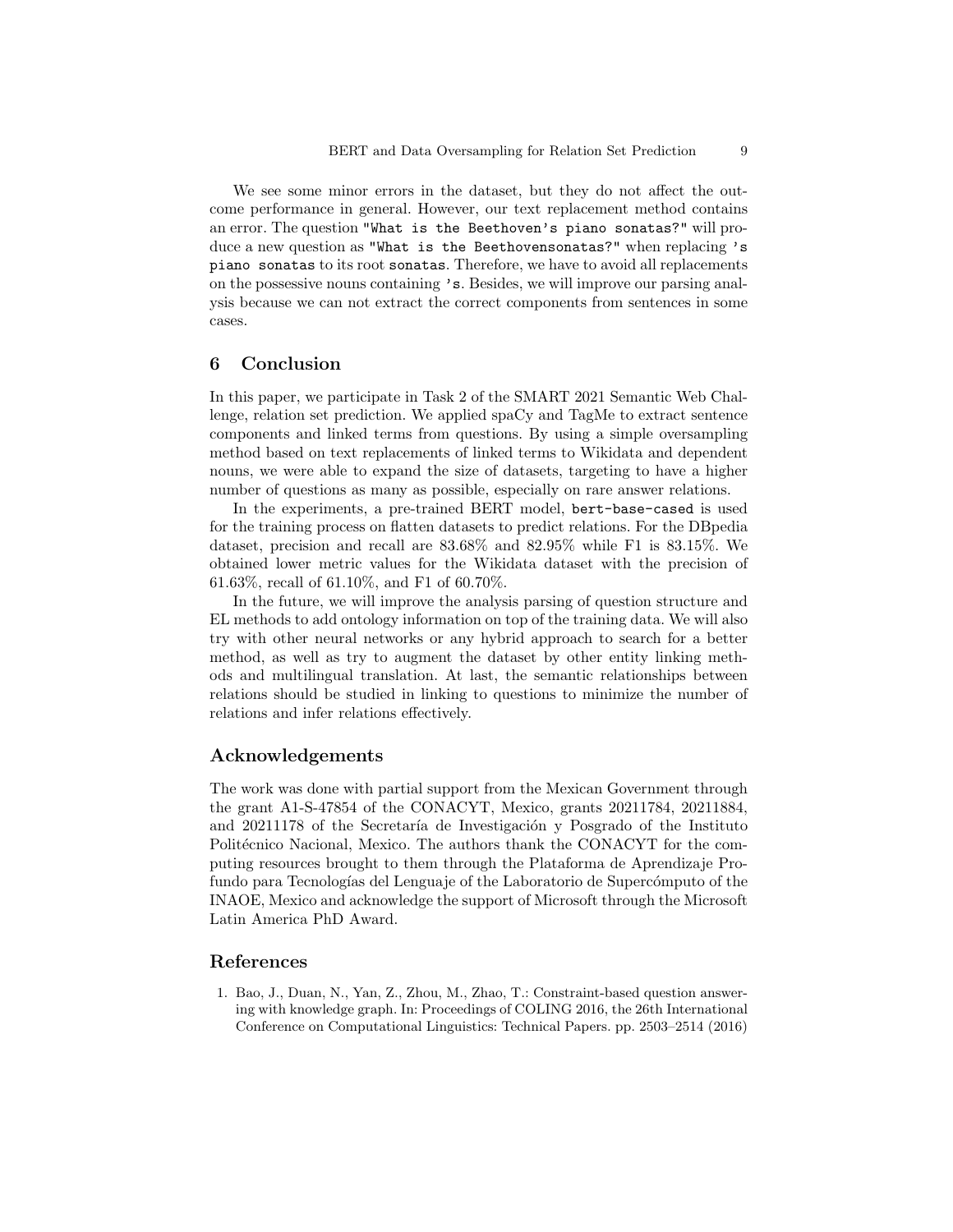- 10 T. Ta et al.
- 2. Bast, H., Haussmann, E.: More accurate question answering on freebase. In: Proceedings of the 24th ACM International on Conference on Information and Knowledge Management. pp. 1431–1440 (2015)
- 3. Berant, J., Chou, A., Frostig, R., Liang, P.: Semantic parsing on freebase from question-answer pairs. In: Proceedings of the 2013 conference on empirical methods in natural language processing. pp. 1533–1544 (2013)
- 4. Bordes, A., Chopra, S., Weston, J.: Question answering with subgraph embeddings. arXiv preprint arXiv:1406.3676 (2014)
- 5. Bordes, A., Usunier, N., Chopra, S., Weston, J.: Large-scale simple question answering with memory networks. arXiv preprint arXiv:1506.02075 (2015)
- 6. Butt, S., Ashraf, N., Siddiqui, M.H.F., Sidorov, G., Gelbukh, A.: Transformerbased extractive social media question answering on tweetqa. Computación y Sistemas  $25(1)$  (2021)
- 7. Chawla, N.V., Bowyer, K.W., Hall, L.O., Kegelmeyer, W.P.: Smote: synthetic minority over-sampling technique. Journal of artificial intelligence research 16, 321– 357 (2002)
- 8. De Cao, N., Izacard, G., Riedel, S., Petroni, F.: Autoregressive entity retrieval. arXiv preprint arXiv:2010.00904 (2020)
- 9. Dong, L., Lapata, M.: Language to logical form with neural attention. arXiv preprint arXiv:1601.01280 (2016)
- 10. Dubey, M., Banerjee, D., Abdelkawi, A., Lehmann, J.: Lc-quad 2.0: A large dataset for complex question answering over wikidata and dbpedia. In: International semantic web conference. pp. 69–78. Springer (2019)
- 11. Feng, S.Y., Gangal, V., Kang, D., Mitamura, T., Hovy, E.: Genaug: Data augmentation for finetuning text generators. arXiv preprint arXiv:2010.01794 (2020)
- 12. Ferragina, P., Scaiella, U.: Tagme: on-the-fly annotation of short text fragments (by wikipedia entities). In: Proceedings of the 19th ACM international conference on Information and knowledge management. pp. 1625–1628 (2010)
- 13. He, H., Bai, Y., Garcia, E.A., Li, S.: Adasyn: Adaptive synthetic sampling approach for imbalanced learning. In: 2008 IEEE international joint conference on neural networks (IEEE world congress on computational intelligence). pp. 1322–1328. IEEE (2008)
- 14. Kobayashi, S.: Contextual augmentation: Data augmentation by words with paradigmatic relations. arXiv preprint arXiv:1805.06201 (2018)
- 15. Lan, Y., He, G., Jiang, J., Jiang, J., Zhao, W.X., Wen, J.R.: A survey on complex knowledge base question answering: Methods, challenges and solutions. arXiv preprint arXiv:2105.11644 (2021)
- 16. Lewis, P., Perez, E., Piktus, A., Petroni, F., Karpukhin, V., Goyal, N., Küttler, H., Lewis, M., Yih, W.t., Rocktäschel, T., et al.: Retrieval-augmented generation for knowledge-intensive nlp tasks. arXiv preprint arXiv:2005.11401 (2020)
- 17. Mihindukulasooriya, N., Dubey, M., Gliozzo, A., Lehmann, J., Ngonga Ngomo, A.C., Usbeck, R., Rossiello, G., Kumar, U.: Semantic answer type and relation prediction task (smart 2021). arXiv (2022)
- 18. Mihindukulasooriya, N., Rossiello, G., Kapanipathi, P., Abdelaziz, I., Ravishankar, S., Yu, M., Gliozzo, A., Roukos, S., Gray, A.: Leveraging semantic parsing for relation linking over knowledge bases. In: International Semantic Web Conference. pp. 402–419. Springer (2020)
- 19. Ngomo, N.: 9th challenge on question answering over linked data (qald-9). language 7(1), 58–64 (2018)